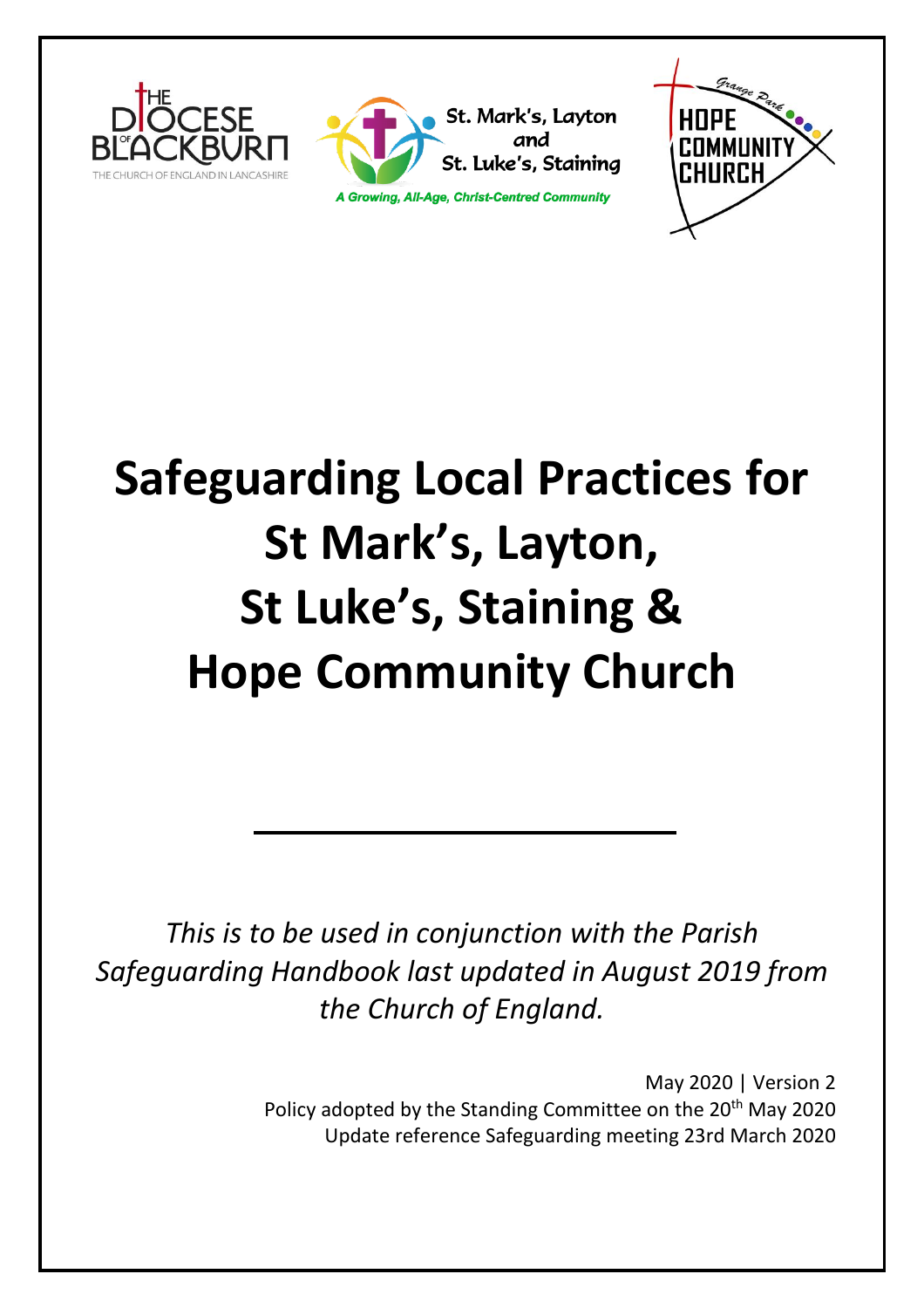# **Contents**

| Roles & Responsibilities                                     | 3              |
|--------------------------------------------------------------|----------------|
| The Basics                                                   | 3              |
| Ratios                                                       | 3              |
| Registers                                                    | $\overline{4}$ |
| Arrival & Dismissal Procedures                               | 4              |
| <b>Reporting A Concern</b>                                   | 5              |
| <b>Parental Consent</b>                                      | 6              |
| Risk Assessments & Off-Site Trips                            | 6              |
| Transport                                                    | $\overline{7}$ |
| Role of parents/carers whose own child is involved in a trip | 7              |
| Lifts                                                        | 7              |
| <b>First Aid</b>                                             | 7              |
| Insurance                                                    | 8              |
| Home Visiting                                                | 8              |
| <b>Text Messages and Emails</b>                              | 8              |
| Social Media                                                 | 8              |
| Discipline                                                   | 9              |
| Further guidelines for those working with teenagers          | 9              |
| Mentoring/Face-to-face meeting                               | 9              |
| Dogs On Premises                                             | 10             |
| Radicalisation                                               | 10             |
| Diocesan Safeguarding Team                                   | 10             |
| <b>Useful Numbers</b>                                        | 10             |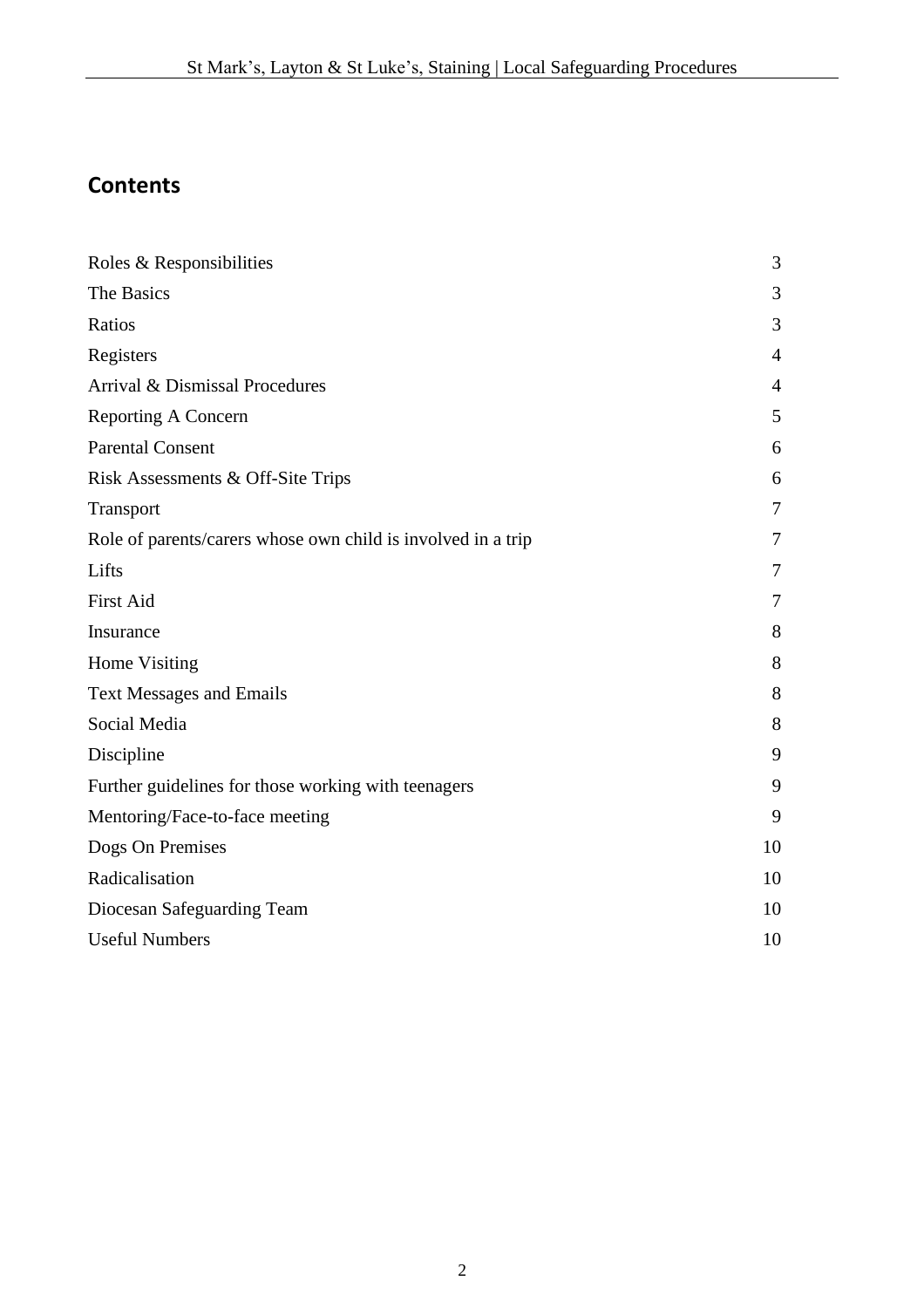# **Roles & Responsibilities**

| Responsible for Safeguarding at<br>St Mark's & St Luke's | Rev'd Peter Lillicrap<br>E   peterlillicrap@gmail.com<br>M   07714 170496    |
|----------------------------------------------------------|------------------------------------------------------------------------------|
| Parish Safeguarding Officer (PSO)                        | Sarah Gardner<br>E   safeguarding@laytonandstaining.co.uk<br>M   07824467596 |

#### Current Safeguarding Team commissioned to act on behalf of and report to the PCC includes:

| Rev'd Peter Lillicrap | Responsible for Safeguarding at St Mark's & St Luke's |
|-----------------------|-------------------------------------------------------|
| Sarah Gardner         | Parish Safeguarding Officer (PSO) & Vulnerable Adults |
| Matt Rowley           | Children's Advocate                                   |
| Tina Cockshaw         | Safer Recruitment/DBS                                 |
|                       |                                                       |

# **The Basics**

If anyone has a concern about a child, young person or vulnerable adult in the first instance they should speak to the Parish Safeguarding Officer or the Vicar. In the second instance they should speak to the Church Wardens. Should a concern be of such significance that you feel someone is at immediate risk and you are unable to contact any of the above then you must contact Social Services or the Police.

#### **Ratios**

There must always be a minimum of two leaders who are unrelated, even if the group size is smaller than indicated in the table below. We endorse the OfSTED minimum requirements which are:

| <b>Ages</b>    | Ratio                  |      |
|----------------|------------------------|------|
| $0 - 2$ years  | 1 adult to 3 children  | 1:3  |
| $2 - 3$ years  | 1 adult to 4 children  | 1:4  |
| $4 - 8$ years  | 1 adult to 6 children  | 1:6  |
| $9 - 12$ years | 1 adult to 8 children  | 1:8  |
| 13 - 18 years  | 1 adult to 10 children | 1:10 |

If groups are mixed gender, try to have both male and female leaders.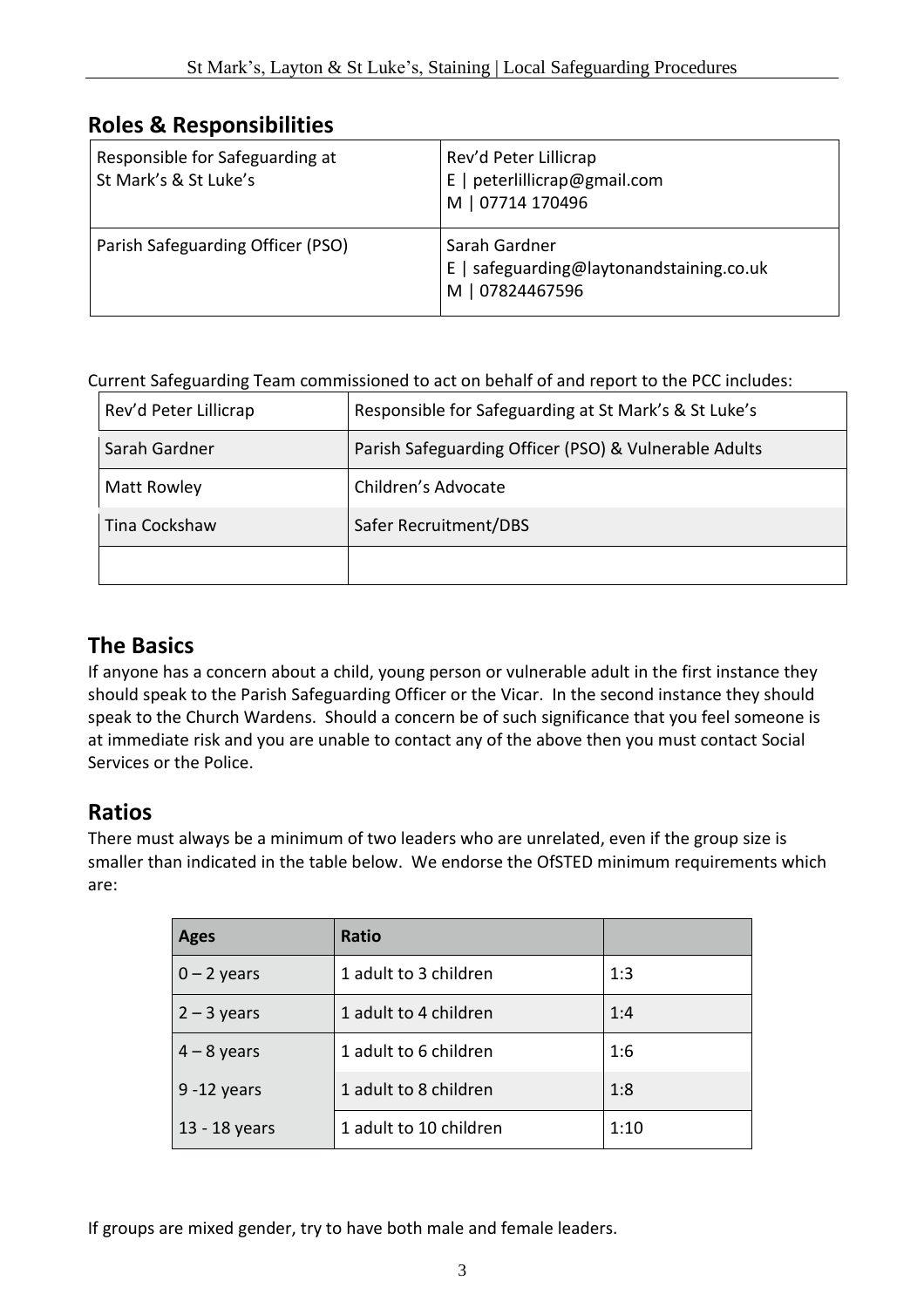Please note that these ratios apply to activities in the church halls i.e. Sunday school, crèche, youth groups etc. Higher ratios are recommended for activities taking place offsite when travel is involved. If this is not practicable this needs to be considered in the risk assessment for the activity to look at how this risk can be managed.

If the required ratios are not able to be achieved the leader of the group should contact a member of the leadership team to make them aware of the situation and seek to find cover before the activity commences.

If this is not able to be achieved the activity will have to be cancelled.

### **Registers**

A registration form must be completed for every child or young person who attends groups or activities which should include up to date information on parents' contact numbers, medical information (e.g. allergies) and any special needs. These should be stored securely to comply with GDPR legislation.

An attendance register must be kept and be available at all group meetings.

#### **Arrival & Dismissal Procedures**

All groups must have robust practices for the arrival and collection of children to specific groups, including ensuring that doors are not opened (and the chains are kept on at St Mark's) until enough volunteers are present for the expected number of children and ensuring that at least two adults are present before any children are allowed in.

All children must be registered according to register procedures.

Generally children under the age of 11 years should always be taken to and collected from an activity for which they have been registered by their parents/carers. If a child is over 11 years of age, it is the responsibility of their parent/carer to make arrangements with their child for arriving at and leaving an activity. The adult leaders should always be aware of any children making their own way home and have written consent for this to happen. Any concerns about these arrangements should be discussed with the child's parents/carers.

#### **St Mark's**

It is recommended that registration happens either in the foyer of the hall or close to the doors so that comings and goings through the external doors can be monitored. As soon as all children have arrived then the chains should be put on both doors to ensure that no one can access the premises without ringing the doorbells and an adult seeing who is at the door.

At the end of the session no children must be dismissed until an adult has collected them and again there should be at least one leader in the foyer to monitor the leaving of all children.

#### **St Luke's**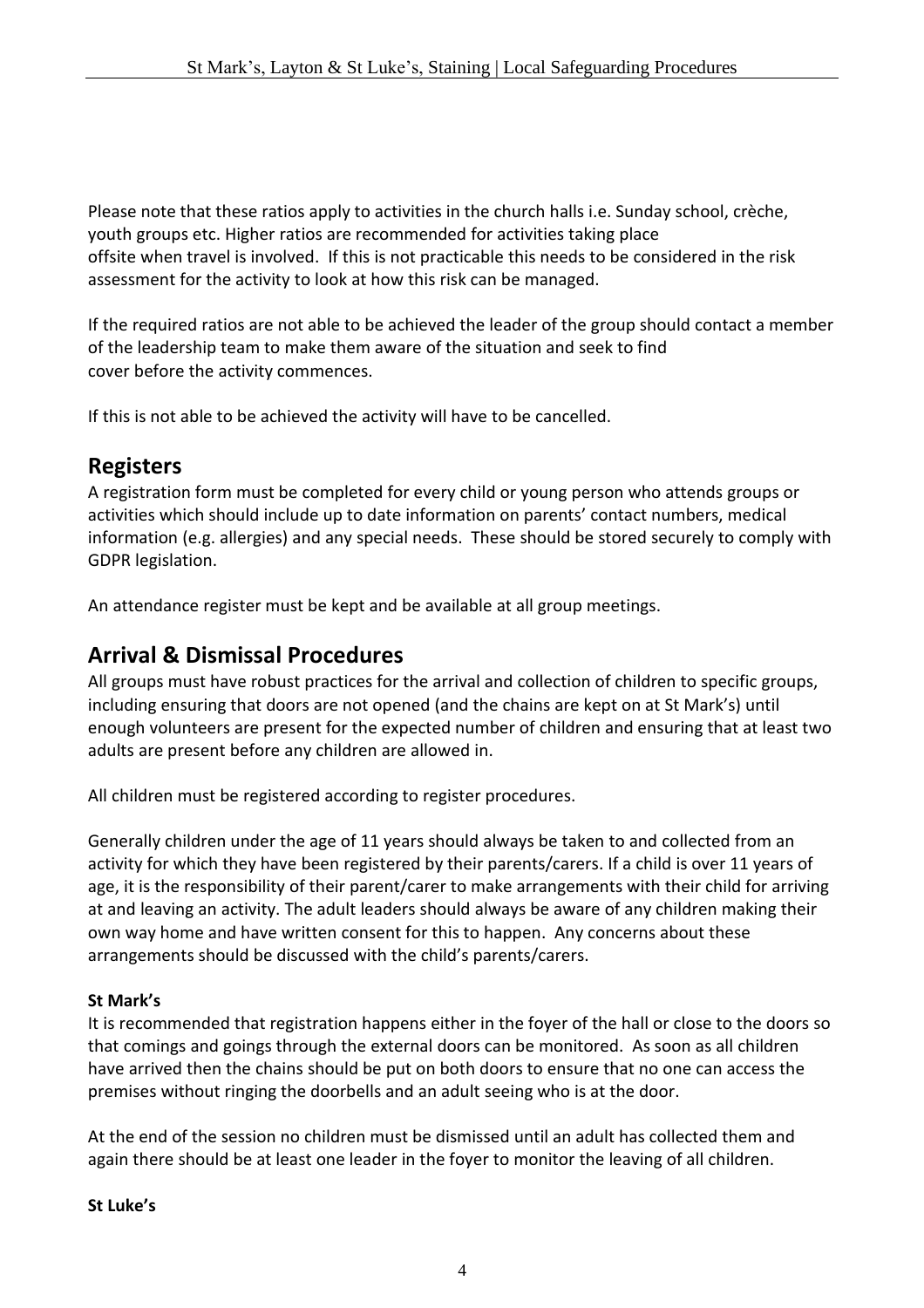It is recommended that registration takes place at the back door to the building with a table in the foyer for these purposes. However, it is also acceptable for parents to be invited into the building to collect their children. No children should be allowed out of the building without an adult.

#### **Hope Community Church**

Arrival and dismissal procedures will depend on the building the event is being held in. Parents/Carers will be informed of procedure at that time.

## **Reporting A Concern**

If you have a concern that a child or adult is or may be being abused, or that a church officer is or may be abusing a child or adult:

1. Respond well to the victim/survivor, if it is a direct disclosure, to ensure they feel listened to and taken seriously. Explain what will happen next and check out support requirements. They should be informed that their identity and the identity of the respondent will be shared with key church officers, and may be shared with the statutory agencies, if there is any current risk to children or adults. The concern or allegation

should not be shared with anyone other than those who need to know (e.g. the statutory agencies and appropriate church officers).

- 2. EMERGENCY: If you believe a child or adult is in immediate danger of significant or serious harm, contact the emergency services on 999.
- 3. NON- EMERGENCY: Contact the Parish Safeguarding Officer or Vicar, in the first instance. They must then contact the Diocesan Safeguarding Adviser (DSA). If neither are available, contact the DSA directly. If the concern arises in an activity, discuss with the group/activity leader, who will contact the Parish Safeguarding Officer or Vicar.
- 4. Any safeguarding concerns must be reported to the DSA within 24 hours.
- 5. If the PSO/Vicar or the DSA are not available within 24 hours, contact Children's Social Care or Adult Social Care and/or the police directly, if the concern is that a child or adult is being abused. Contact the Local Authority Designated Officer (LADO) and/or police if the concern is that a church officer may be abusing a child or adult. Advise the Parish Safeguarding Officer or Vicar as soon as possible that you have made a referral, they will advise the DSA. If in doubt don't delay, seek advice from statutory agencies.
- 6. Do not contact the respondent or anyone who may be implicated in the allegation or disclosure, even if they would normally be contacted as part of the procedure, until advice has been sought from the DSA or statutory agencies.
- 7. Record the details of the concern or allegation. Where it is not appropriate to take notes at the time (usually it will not be), make a written record as soon as possible afterwards or before the end of the day. Record the time, date, location, persons present and how the concern or allegation was received, e.g. by telephone, face to face conversation, letter, etc. The record should include details of information provided to that person as well as the information received. Always sign and date the record. Keep it factual. Pass on a copy to the DSA (and/or the PSO/Vicar).

The records should be kept secure and confidential.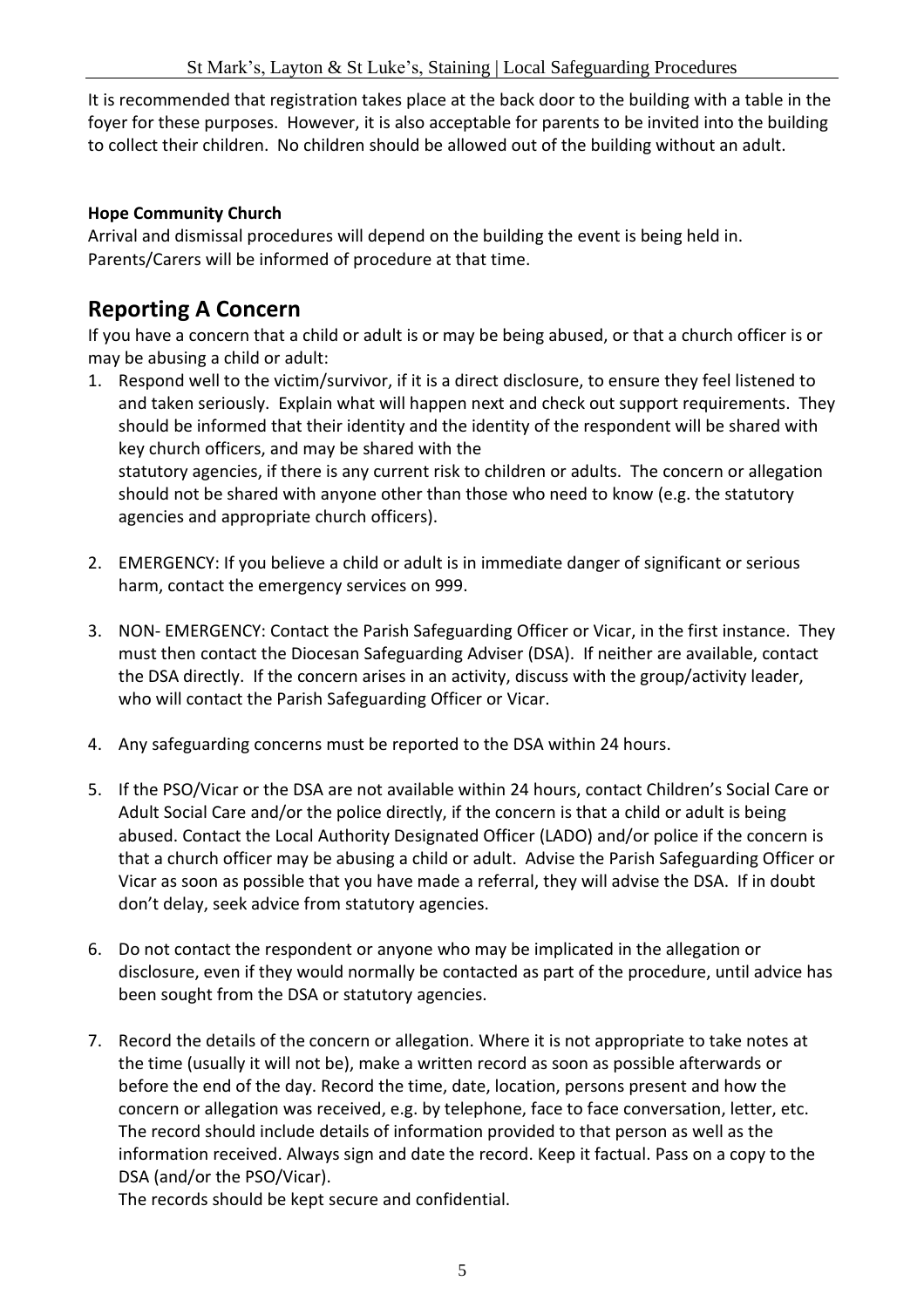A proper balance must be struck between protecting children and adults and respecting the rights of the person against whom an allegation is made. In such circumstances the welfare of the child, young person or adult must come first. The rights of the person against whom the allegation is made are important and must be given due weight, once

the immediate safety and protection of the child, young person or adult has been assured.

# **Parental Consent**

Consent forms will be used in the following circumstances:

- When the group is meeting outside its normal meeting time and/or place.
- When the group may be involved in a potentially hazardous activity.
- When the topic for the meeting could be deemed to be controversial or outside the normal remit of the group's programme.

Parental consent will be required for any events and activities where children and young people unaccompanied by their parent/carer may be present. Adults willing and able to act in loco parentis will need to be identified and agreed with the parents/carers in writing. 16-18 year olds do not require a consent form for a regular church activity, however if they are going on a trip/attending an event outside of usual church activity a consent form must be completed and signed by their parent/carer. In some circumstances, e.g. group visits to a Theme Park, attendance at Diocesan/Deanery celebrations or events, being part of a Festival; it will not always be practical or possible to maintain constant supervision. For such events parent/carers will be informed of the arrangements and understand the level of supervision that can be provided. Parental/carer consent forms will be used for each appropriate activity.

Please note: Parents/carers will be asked to complete a new registration form at the beginning of each academic year for the groups with which their child/children is/are involved.

# **Risk Assessments & Off-Site Trips**

When taking children offsite:

- The church leadership must be informed and agree to the activity.
- Staff ratios for all groups should always be based on a risk assessment. For example, staffing numbers would need to be increased for outdoor activities and more so if the activity is considered higher risk, potentially dangerous or when children with disabilities or special needs are involved.
- Details of the activity and any itinerary must be given in advance to parent/s and consent forms received in advance of the activity taking place.
- Details of the activity and a list of contacts must be left with someone in the church. This persons details should be provided to parents on any documentation.
- Details of the activity and arrangements must be given to the Vicar and/or PSO.
- A risk assessment must be undertaken, and confirmation obtained that the activity is covered by PCC insurance.
- A leader must be designated to take responsibility for First Aid and an accident book should be taken alongside a first aid kit.

Many of these items are equally applicable to groups involving vulnerable adults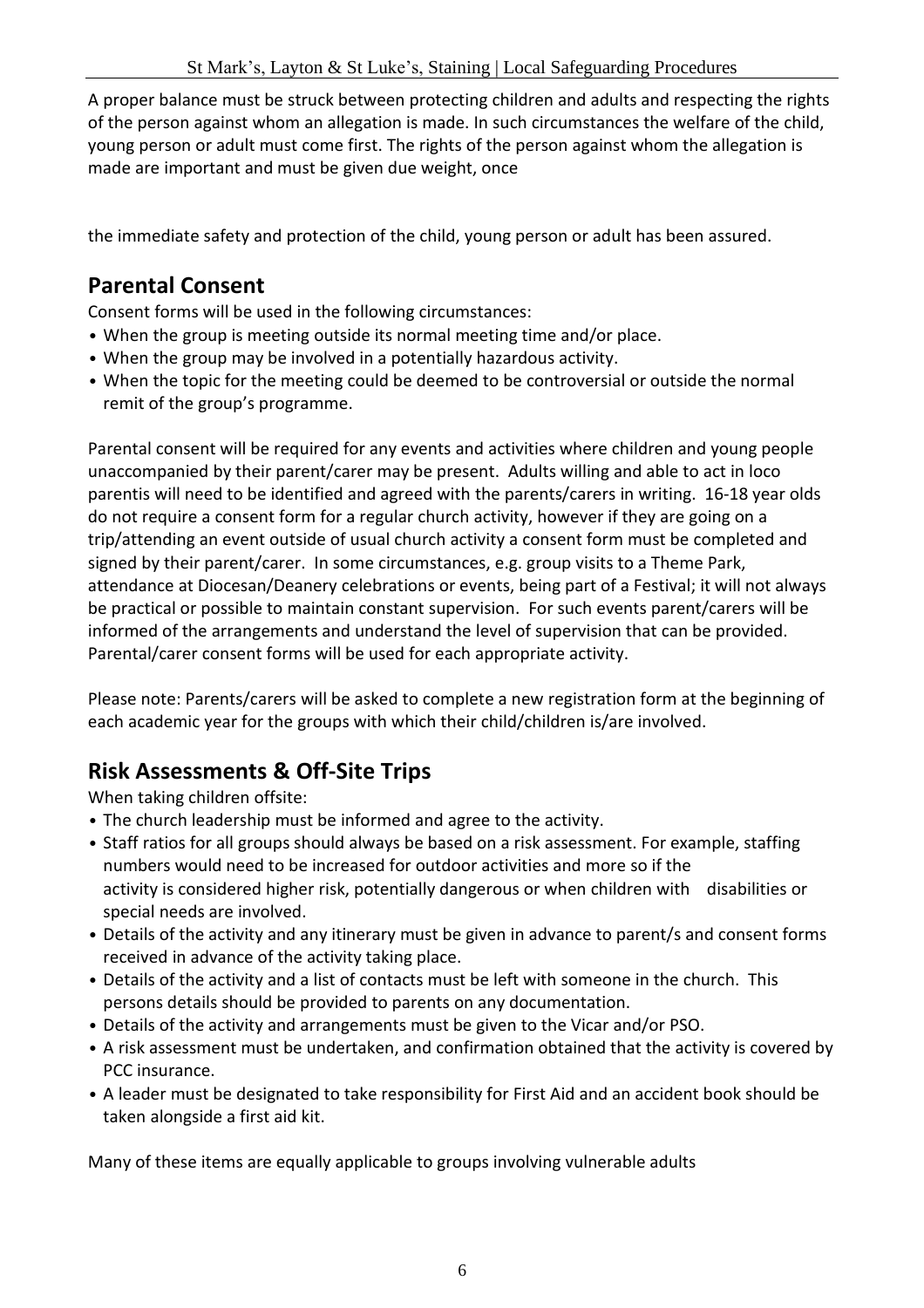#### **Transport**

Leaders must not transport children in their own vehicles on their own and parents must sign a consent form before children are transported in a private car and before any photography or images are taken.

Volunteers should also check that they have the correct insurance on their vehicle to transport children if the situation arises.

All employed members of the Church must be insured on their car for business purposes if they are transporting children. If using a hired coach we would work to their own hiring procedures.

When a mini-bus is used it is important to ensure that seat belts are fitted and in use. At all times another adult must travel in the vehicle with the driver. It is good practice to be over 21 and driving for a minimum of 2 years. We recommend that volunteer drivers use the Blackburn Diocese Volunteer Driver Information Form.

### **Role of parents/carers whose own child is involved in a trip**

If a parent/carer brings their own child, then that parent/carer cannot be counted as one of the supervising adults. In such cases, parents/carers whose own child is on the visit must be fully aware of their role with regard to all children.

# **Lifts**

It is not generally encouraged to give children lifts home as this is the responsibility of the parent/carer. Leaders must not give lifts to children and young people, alone, unless there are exceptional circumstances e.g. in an emergency for medical reasons or where parents fail to collect a child and no other arrangements can be made to take a child home. In such situations, the circumstances and your decision must be recorded and shared with an appropriate person at the earliest opportunity. The leader will be of the same sex of the young person where possible.

# **First Aid**

There will be First Aid kits for use by all groups positioned in a) the Kitchen b) the Foyer at St Mark's and in the Kitchen at St Luke's . It is the responsibility of the PCC to ensure that these are checked and restocked as necessary at regular intervals. All leaders will be informed as to the location of the First Aid kits.

It is not a legal requirement to have a trained First Aider during our activities, however where possible we will aim to provide this as a matter of good practice. In the event of an accident within a group at the time of a church service; assistance from other members of the congregation with the particular expertise can be sought.

Particular care will be taken about the storage and administration of any drugs or medication to children and young people. If it is necessary to administer drugs or medication to any child or young person, permission and instructions in writing will be asked for from the parent/carer, as will agreement to 'no liability' of the leaders. In no circumstances will drugs or medication be administered otherwise.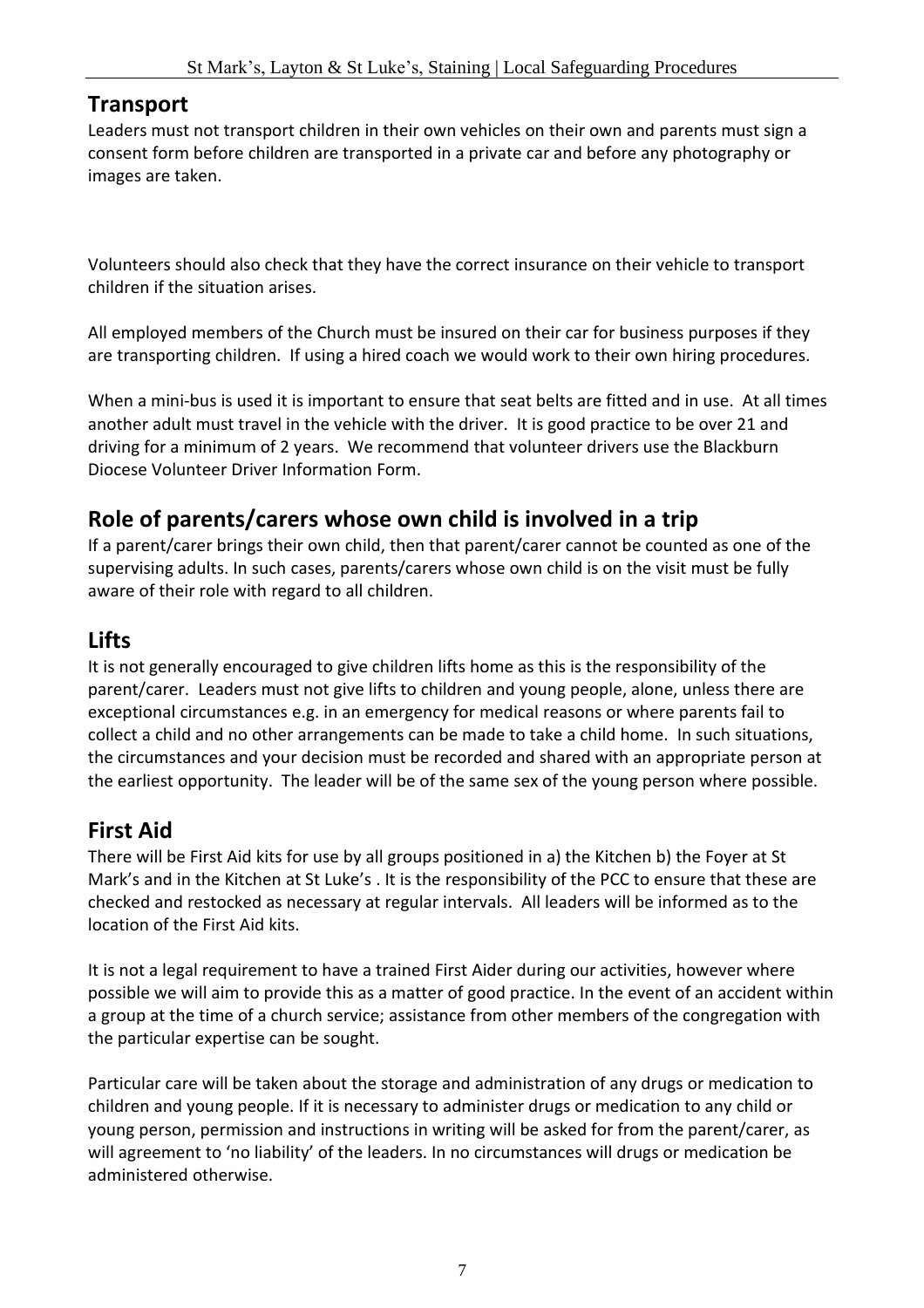Any accidents will be recorded on an Accident Form and be collated in the Church office by the Church administrator, including details of those involved and treatment/action taken. Entries must be signed and dated. An accident book should also be taken on any off-site activities.

#### **Insurance**

The Parish Insurance Policy will cover the PCC for the "normal" church activities on church premises. In the event of any "extraordinary" events or activity within the

programme, e.g. outings, trips, parties, details will be submitted to the PCC for approval in advance. The PCC will record its approval in the minutes of its meeting. This will be agreed subject to a risk assessment being completed by the key leader and approved by the PCC. It will be in order for the PCC to give approval for a programmed activity and its decision must be minuted. The PCC recognises that some activities with our children and young people's groups may be deemed 'extraordinary' and necessary advice and guidance would be sought from Blackburn Diocesan Board of Education before any decision was made.

# **Home Visiting**

Home visits must undertaken in pairs. When a home visit is taking place notification must be given to the Parish Safeguarding Officer or a member of clergy prior to the visit. In exceptional circumstances or an emergency, notification must be give as soon as is practicably possible to the Parish Safeguarding Officer or a member of clergy. After the visit has been completed a record should be maintained to include the date, time, location and anything relevant information that was discussed.

# **Text Messages and Emails**

In most cases, these must be used sparingly and for information only, such as arrangements for youth groups, and must not be used for prolonged conversations of a personal nature. There is a big difference between a text message/email that wishes a young person doing exams all the best and one that engages with, for example, boyfriend/girlfriend relationship issues. If a young person initiates a personal issue via these means the leader must suggest a suitable face to face meeting and share this with the Vicar.

Leaders must also be aware of and refrain from using any 'text language' that can be misinterpreted, e.g. using 'luv from' to end a message. As a general principle, if the young person's parents/carers were to read the message, would they understand it and find it appropriate? If in doubt, don't send it. Leaders should not give out their personal email or telephone number to children under the age of 11 or contact them via these means.

# **Social Media**

Social media is a positive form of communication and this works well. The national policy advises leaders should not have contact with young people on their personal site. It does not appear to be workable not to be involved in social media as this is a regular and recognised method of communication for young people.

Our Parish recognises that leaders and volunteers may be "friends" with people on social networks in order to exercise their role as long as this is completed with diligence and good example. This will promote legal appropriateness e.g. only those aged 13 on Facebook, Instagram, Snapchat, Twitter, musical.ly, Skype etc or aged over 16 on WhatsApp. This is only on public sites and not personal communication e.g. messenger. Leaders and volunteers will only be 'friends'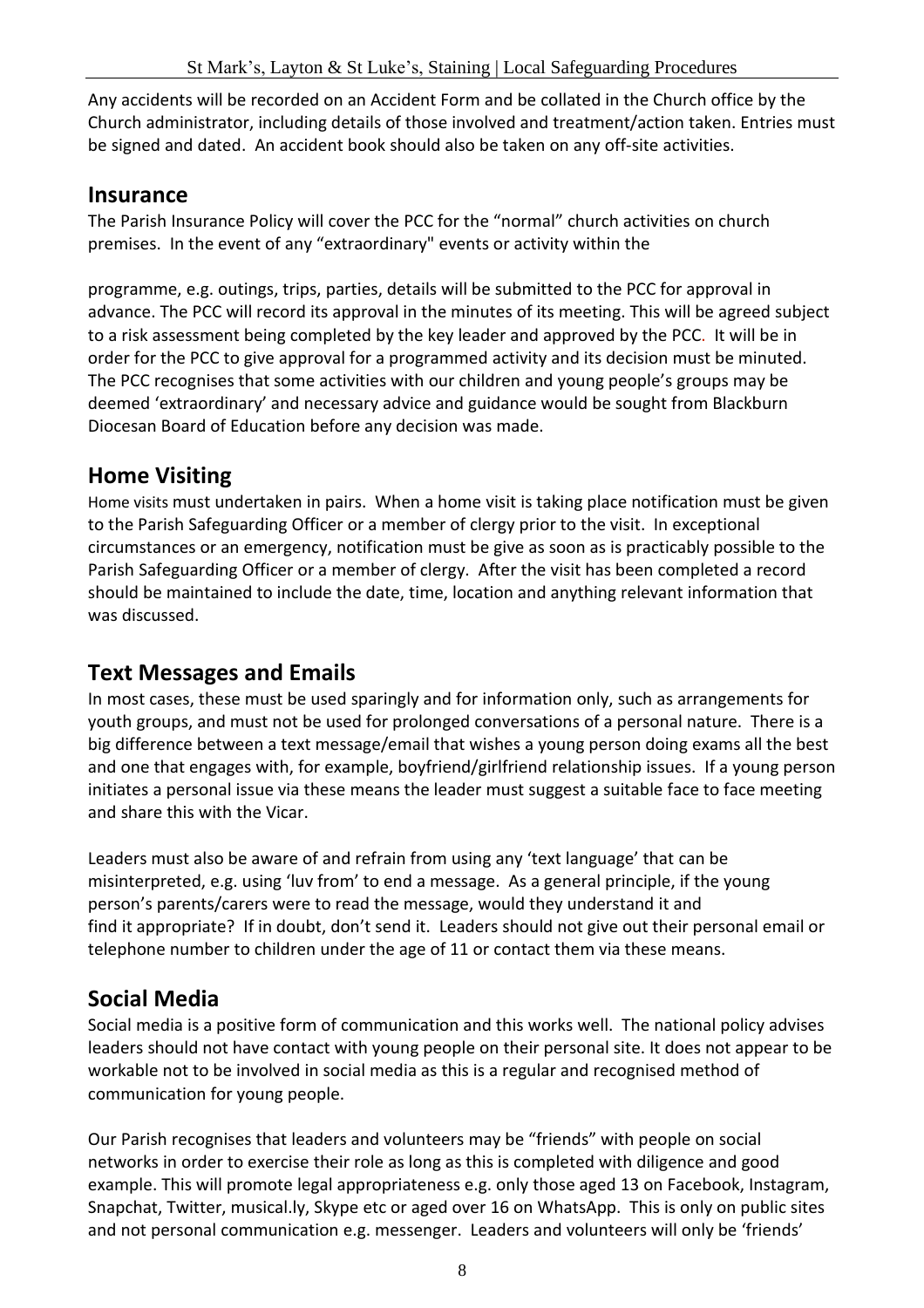with young people if they are asked by them. They will ensure their privacy settings are secure and there is no inappropriate content on their social media for a young person to view.

# **Discipline**

It is reasonable for leaders to expect children and young people to show respect in the way they speak to and treat each other and the leaders, in sitting still and listening where appropriate, and in following instructions and joining in with activities. We need to take into account the age of the children and young people we are working with. Expecting a child to sit still and listen quietly for more than a couple of minutes may be reasonable if the child is ten. It is not reasonable if they are two years old. Bored children are much more likely to misbehave – think about the programme and make sure it is suitable and appealing for your group.

Our discipline must aim to encourage and build up our children and young people. At the same time, we must remember that the children and young people themselves will have a better experience if they participate appropriately. This will sometimes mean being firm in requiring children or young people to follow the rules of the group.

It is unacceptable to physically reprimand a child for example in smacking.

#### **Further guidelines for those working with teenagers**

Discipline issues with this age group are often based around respect – for buildings, other group members and leaders - and safety issues. Young people are generally able to understand these issues, and hence discipline becomes about explaining and calling them to account for not upholding these values.

Group leaders are responsible for deciding, with the Vicar, what these values are and what is and isn't acceptable behaviour in their group context. Including teenagers themselves in value-setting and rule-making can bring a greater ownership of these values and make calling them to account easier. Any discipline consequences need to be acted upon if they are to carry weight, so be sensible about what you promise.

Often, a firm and quiet 'word' with a young person that appeals to their understanding of the group values and safety risks will do, but occasionally other measures may be necessary. Removal of privileges for the young person or group as a whole can help quell general rowdiness.

At certain times, it may be necessary to warn young people further that the continued behaviour may result in a word with their parents/carers, and there may be cases where young people need to be removed from the group for the rest of the session and parents/carers called to collect the young people early. In extreme cases, young people can be banned from a group for a session, but such a decision should be made by the Vicar.

For more information and advice, please speak to the Vicar.

# **Mentoring/Face-to-face meeting**

If you are in a mentoring relationship with a young person, any personal contact must be established as a pattern and this must be agreed by the parents/carers. It is advisable that meetings take place in a public setting which ensures privacy, however this also provides safety as a leader and young person are not alone. Any mentoring relationship must be formalised with the leadership team and where possible the parents/carers. All mentoring will be same sex where possible and if this is not possible then a same-sex chaperone will be organized.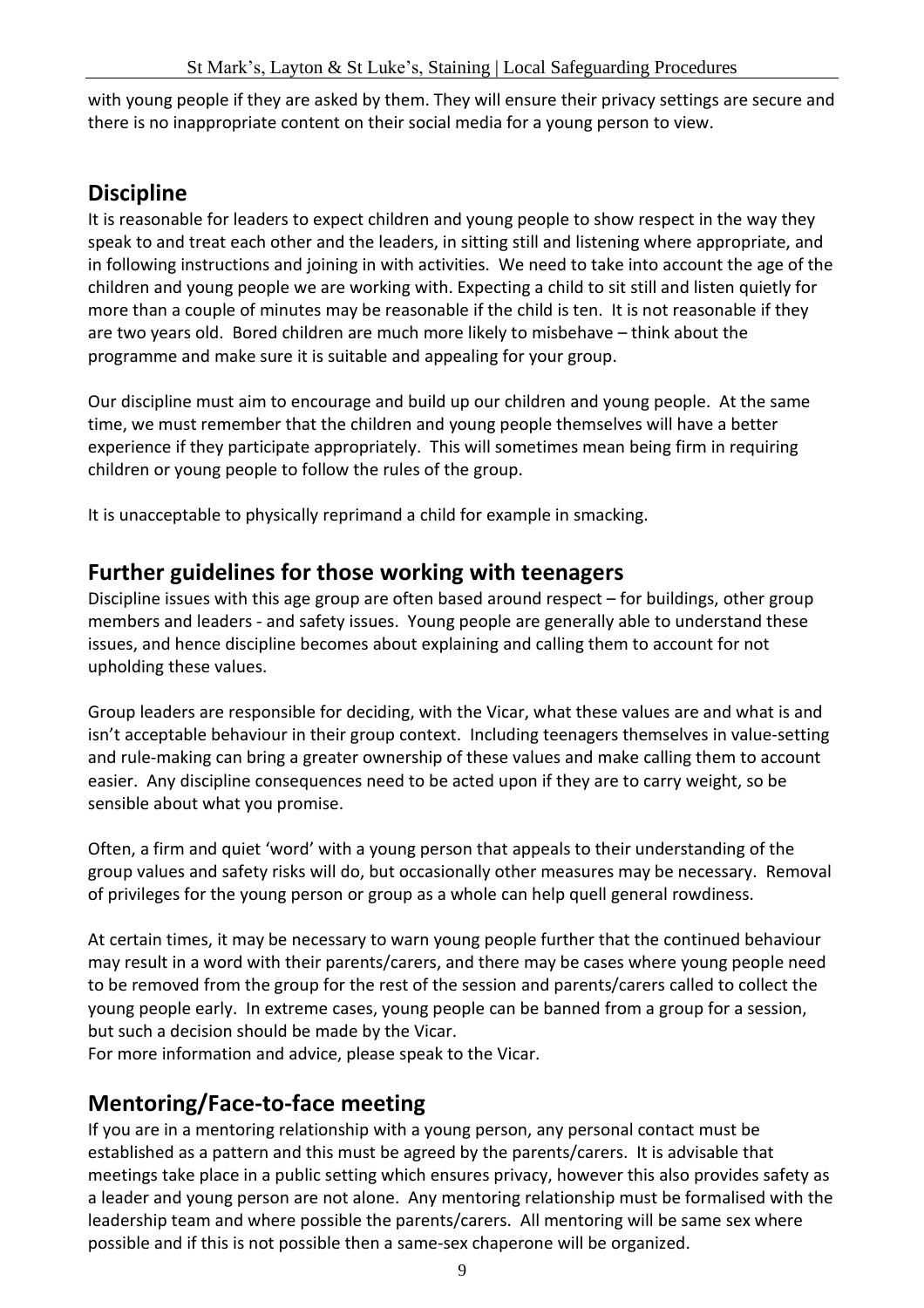#### **Dogs On Premises**

Dogs are not permitted in church buildings unless they are an assistance dog. It is the responsibility of group leaders to enforce this. Children and indeed adults can have a fear of dogs and our premises should be somewhere where they feel safe.

# **Radicalisation**

The Prevent duty is the duty in the Counter-Terrorism and Security Act 2015 under section 26 that we are to have due regard to the need to prevent people from being drawn into terrorism. We should be able to identify children who may be vulnerable to

radicalisation, and know what to do when they are identified. This should be seen as part of our safeguarding duties and should inform our risk assessing. If you have a concern about this, please talk to the safeguarding adviser and if needed the Local Authority who will have a Prevent lead who can offer specific advice. The British Values the government have asked us to promote are set out in the 'Prevent' strategy 2011.

### **Diocesan Safeguarding Team**

| <b>Name</b>                             | <b>Contact details</b>                     |
|-----------------------------------------|--------------------------------------------|
| <b>Sharon Hassall</b>                   | M   07711 485170                           |
| Diocesan Safeguarding Adviser           | E   sharon.hassall@blackburn.anglican.org  |
| Rachael Campion                         | M   07817 550224                           |
| Assistant Diocesan Safeguarding Adviser | E   rachael.campion@blackburn.anglican.org |

# **Useful Numbers**

| <b>Agency</b>                           | <b>Contact number</b>                               |
|-----------------------------------------|-----------------------------------------------------|
| Childline                               | 0800 1111                                           |
| ParentPlus                              | 07799 602858                                        |
| <b>Blackpool Children's Social Care</b> | 01253 477477                                        |
| <b>Blackpool Adult Care Services</b>    | 01253 477592<br>Emergency out of hours 01253 477600 |
| <b>NSPCC</b>                            | 0808 800 5000                                       |
| Action on Elder Abuse                   | 0808 808 8141                                       |
| 24-hour National Domestic Violence      | 0808 2000 247                                       |
| Samaritans                              | 116123                                              |

#### **If you have immediate concerns call the Police (either as an emergency 999 or non emergency 101)**